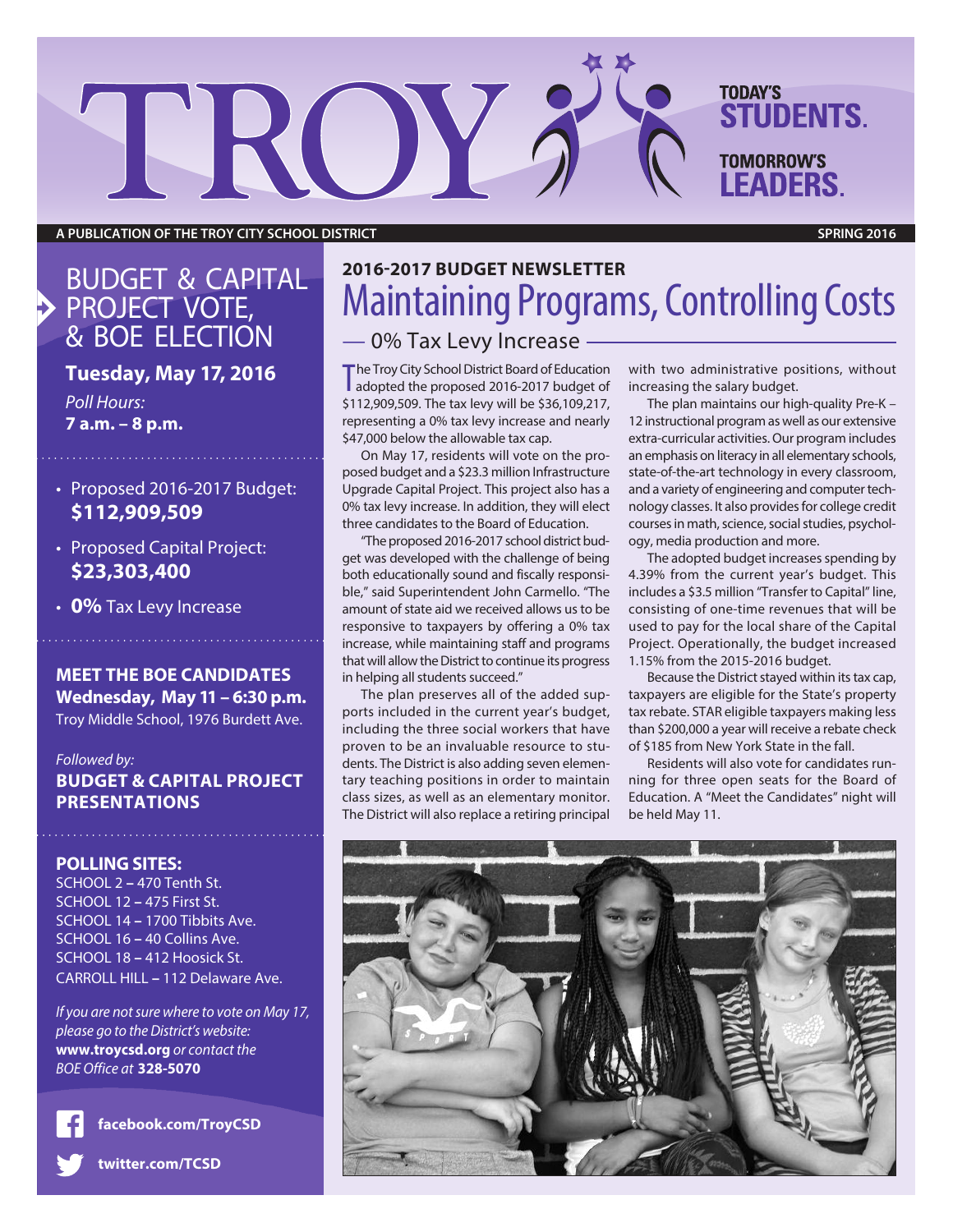# Infrastructure Upgrade Capital Project

 On May 17, residents will vote on a separate proposition, the Infrastructure Upgrade Capital Project. This \$23.3 million project includes necessary improvements to each building's infrastructure as well as the construction of several playgrounds. This project has no future tax impact on residents.

 The items contained in the project are considered "Priority 1" items of a five-year Capital Facilities Plan as determined by the results of the District's Building Condition Survey, performed by architectural firm Mosaic Associates.

#### **Scope of Project**

Improvements to:

- HVAC and Heating systems
- Roofs
- Windows, doors and lighting
- Playgrounds

#### **Timeline**

This project requires New York State Education Department review and approval as well as a comprehensive bidding process. Therefore, the anticipated start date for construction is summer 2017.

## NO TAX<br>IMPACT NO TAX<br>IMPACT

### **CAPITAL PROJECT FINANCING**

| Eligible for Building Aid: 85% |
|--------------------------------|
|                                |
|                                |
|                                |
|                                |
|                                |
| Local Share:<br>1E0/2          |
|                                |



### **CAPITAL PROJECT Q & A**

#### **Q: Will this project increase my taxes?**

**A:** No. There is no future tax impact on residents.

#### **Q: Where will the money come from?**

- **A:** Approximately 85% of the total \$23.3 million project will be offset by State Aid. The remaining \$3.5 million is the local share. To offset this local share, the District has added a line item to the 2016-2017 school district budget titled "Transfer to Capital." A number of one-time revenues will be used to fund this item, thus offsetting the entire local share. There is no additional cost to taxpayers.
- **Q: Why switch to hot water heating systems if the steam systems are still working?**
- A: Currently, the outdated, high-pressure steam systems in several of the buildings are costly to maintain. They require constant upkeep and continuous maintenance 24 hours a day, seven days a week, 365 days a year. By switching to hot water systems, the District will save an estimated \$100,000 annually each year in energy savings. In addition, it will allow us to utilize our maintenance department staff to address other needs.

#### **Q: What happens if the referendum is not approved?**

**A:** If the capital project referendum is not approved by a majority of voters on May 17, district officials will have to strongly consider whether or not to revise the plan and hold another vote, or to do as many of the proposed items as possible through the general fund budget. Building items completed through the general budget are not eligible for state aid.

**www.troycsd.org/capitalproject2016**

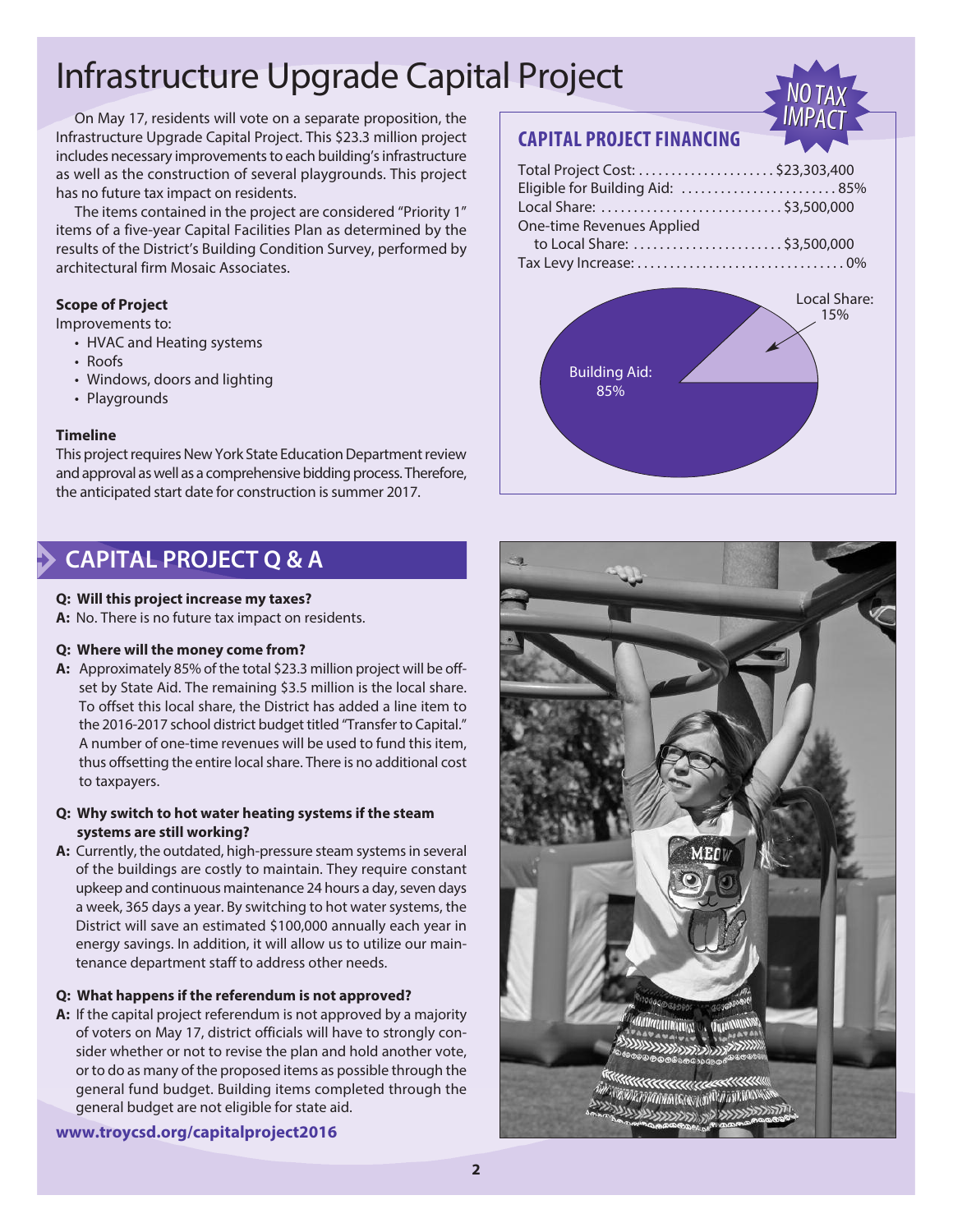## **Troy CSD Offers Comprehensive Pre-K – 12 Program**

The Troy City School District is committed to graduating all students ready for college and careers. Support for each student begins in Pre-K and continues through their last day of high school. We offer a full summer program at each level with meals and transportation included. All these programs and more continue to be offered next year with the proposed 2016-2017 budget.

#### **Pre-K and Kindergarten**

- **•** Safe, nurturing environments
- **•** New 3-year-old Pre-K program
- **•** 4-year-old Pre-K at 11 locations
- **•** Full-day Kindergarten in every elementary school

#### **Elementary**

- **•** Opportunities unique to each building
- **•** Literacy coaches in every building
- **•** Accessto social workers and school counselors
- **•** Two hours of daily uninterrupted reading
- **•** Hour-long daily block of math
- **•** Hands-on science lessons
- **•** State of the art technology in every classroom
- **•** Music, art and physical education

#### **Troy Middle School**

- **•** State-of-the-art facility
- **•** Honors and Accelerated Program options
- **•** Enrichment Courses in each grade level
- **•** Spanish, French and Italian language courses
- **•** Intramural sports
- **•** Strong programs in visual and performing arts and music
- **•** National Junior Honor Society

#### **Troy High School**

- **•** Broad range of AP courses
- **•** Up to 36 college credits available before graduation
- **•** Troy Riverfront P-TECH, one of only a few of its kind in the state
- **•** Highly competitive Suburban Council athletic teams
- **•** Specialized courses such as Media Production, Architectural Drawing, Principles of Engineering, and Intro to Programming
- **•** Innovative Distance Learning classes
- **•** Spanish, French and Italian Language
- **•** Sponsor-a-Scholar
- **•** Extensive music and arts program
- **•** Over 20 extracurricular clubs and activities

## Frequently Asked Questions



#### **How much is the proposed budget?** The proposed budget is \$112,909,509.

#### **How does this financially impact the taxpayer?**

The proposed budget comes with a 0% tax levy increase – no additional cost to taxpayers.

#### **How will the State's Property Tax Rebate affect the taxpayers?**

This rebate is for homeowners who receive the STAR exemption and who live in school districts that pass budgets at or below their tax levy cap. Because the District stayed within its tax cap this year, eligible Troy taxpayers making less than \$200,000 a year will receive a rebate check for \$185 from New York State in the fall.

#### **How has State Aid affected Troy's budget?**

The 2016-2017 State Aid projections estimate that the District will receive \$58.9 million in State Aid. This represents 52.2% of all revenues, indicating the Troy City School District is heavily reliant on State Aid.

#### **What are the major items that increased or decreased from the current year to the 2016-2017 year?**

Expenditures decreased for teachers' retirement and for the cost for gas, fuel and electric. Expenditures increased for health benefits and contractual salaries.

#### **Are there any proposed cuts in the budget?**

The budget was developed through a series of workshop meetings to determine if and where cuts could be made while preserving programs for Troy's students. For the third consecutive year, we were able to close the budget gap without any reductions in staff or programs.

#### **How do charter schools impact the budget?**

Troy City School District is required by law to pay tuition for our residents who attend a charter school. The tuition rate is currently \$15,986 per student. In addition, the District is required to pay for transportation costs for these students. Charter School tuition represents 10.7% of the proposed budget.

#### **What happens if the budget is defeated?**

If the proposed budget is defeated by voters, the school district  $-$  as in the past – has the option of putting the same or a revised budget up for a re-vote, or adopting a contingency budget. If a proposed budget is defeated twice by the voters, the District must adopt a contingency budget. Contingency budgets prohibit the public use of buildings for non-District related events. It would also prohibit the purchase of student supplies and equipment, including computers and technology equipment.

*Thankyou to theCitizens AdvisoryCommitteefor their input on the proposed budget!*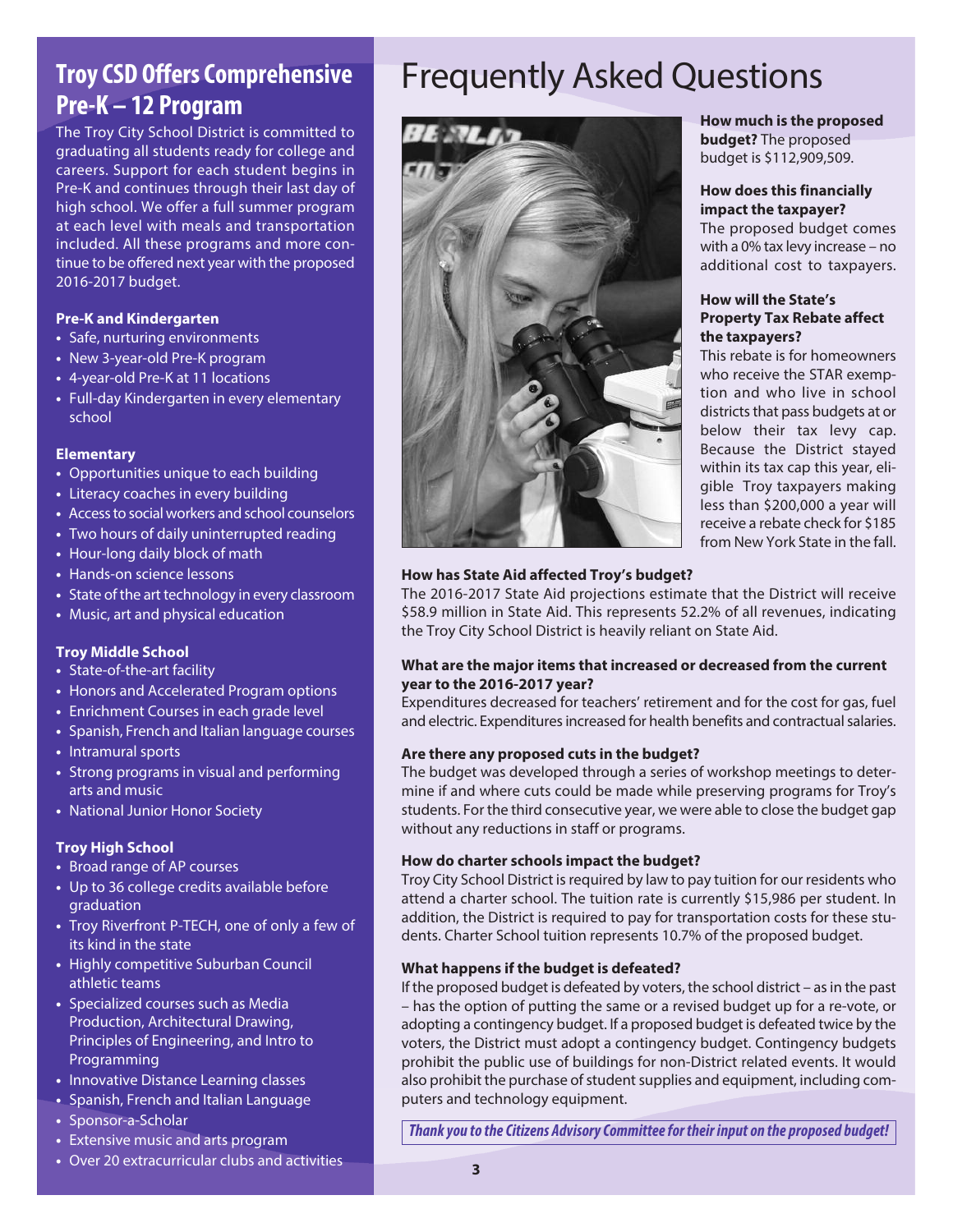## Expenditures — How is the money spent?

| Interfund Transfer<br><b>Total General Fund Budget</b> | \$218,000<br>\$108,163,850 | \$215,000<br>\$112,909,509 | $-53,000$<br>\$4,745,659 | $-1.38\%$<br>4.39% |
|--------------------------------------------------------|----------------------------|----------------------------|--------------------------|--------------------|
| <b>Central Administration</b>                          | \$1,949,851                | \$1,923,549                | $-526,302$               | $-1.35%$           |
| Technology                                             | \$2,535,964                | \$2,578,450                | \$42,486                 | 1.68%              |
| Capital Project Interfund Transfer**                   | \$0                        | \$3,500,000                | \$3,500,000              | N/A                |
| <b>Student Services and Athletics</b>                  | \$3,990,793                | \$4,023,716                | \$32,923                 | 0.82%              |
| Transportation                                         | \$5,796,036                | \$5,397,657                | $-5398,379$              | $-6.87%$           |
| <b>Facilities</b>                                      | \$7,537,366                | \$7,299,127                | $-5238,239$              | $-3.16%$           |
| <b>Debt Service</b>                                    | \$8,442,997                | \$8,713,713                | \$270,716                | 3.21%              |
| <b>Charter School Tuition</b>                          | \$11,707,808               | \$12,069,780               | \$361,972                | 3.09%              |
| <b>Special Programs</b>                                | \$16,875,385               | \$17,206,396               | \$331,011                | 1.96%              |
| <b>Employee Benefits</b>                               | \$24,945,507               | \$23,822,919               | $-51,122,588$            | $-4.50%$           |
| Instructional                                          | \$24,164,143               | \$26,159,202               | \$1,995,059              | 8.26%              |
| <b>BUDGET CATEGORY</b>                                 | 2015-2016                  | 2016-2017                  | <b>DIFFERENCE</b>        | <b>% CHANGE</b>    |

#### **Expenditures Revenues**

**10.69%**

Transportation **4.78%** Special Programs **15.24%** Student Services & Athletics **3.56%** Facilities **6.46%** Instructional **23.17%** Employee Benefits **21.10%** Central Administration **1.70%** Interfund Transfer **0.19%** Capital Project Interfund Transfer **3.10%** Technology **2.28%** Debt Service **7.72%** Charter School Tuition

Charges or Services **0.72%** Interfund Revenue **0.31%** Federal Aid **0.20%**

Sale of Property & Comp for Loss **0.05%** Use of Money & Property **0.03%**



## Revenues — Where does the money come from?

|                                           |              | $-550,000$           | $-55.87%$       |
|-------------------------------------------|--------------|----------------------|-----------------|
| \$54,600                                  | \$52,500     | $-52,100$            | $-3.85%$        |
| \$250,000                                 | \$225,000    | $-525,000$           | $-10.00\%$      |
| \$317,000                                 | \$350,000    | \$33,000             | 10.41%          |
| \$826,875                                 | \$808,911    | $-517,964$           | $-2.17%$        |
| \$1,490,666                               | \$1,415,000  | $-575,666$           | $-5.08%$        |
| \$2,490,000                               | \$2,590,000  | \$100,000            | 4.02%           |
| Fund Balance for Capital Project**<br>\$0 | \$3,500,000  | \$3,500,000          | N/A             |
| \$8,925,000                               | \$8,925,000  | \$0                  | $0.00\%$        |
| \$36,109,217                              | \$36,109,217 | \$0                  | $0.00\%$        |
| \$57,610,992                              | \$58,894,381 | \$1,283,389          | 2.23%           |
| 2015-2016                                 | 2016-2017    | <b>DIFFERENCE</b>    | <b>% CHANGE</b> |
|                                           |              | \$89,500<br>\$39,500 |                 |

*\*\* One time transfer for localshare of proposed \$23.3 million Capital Project*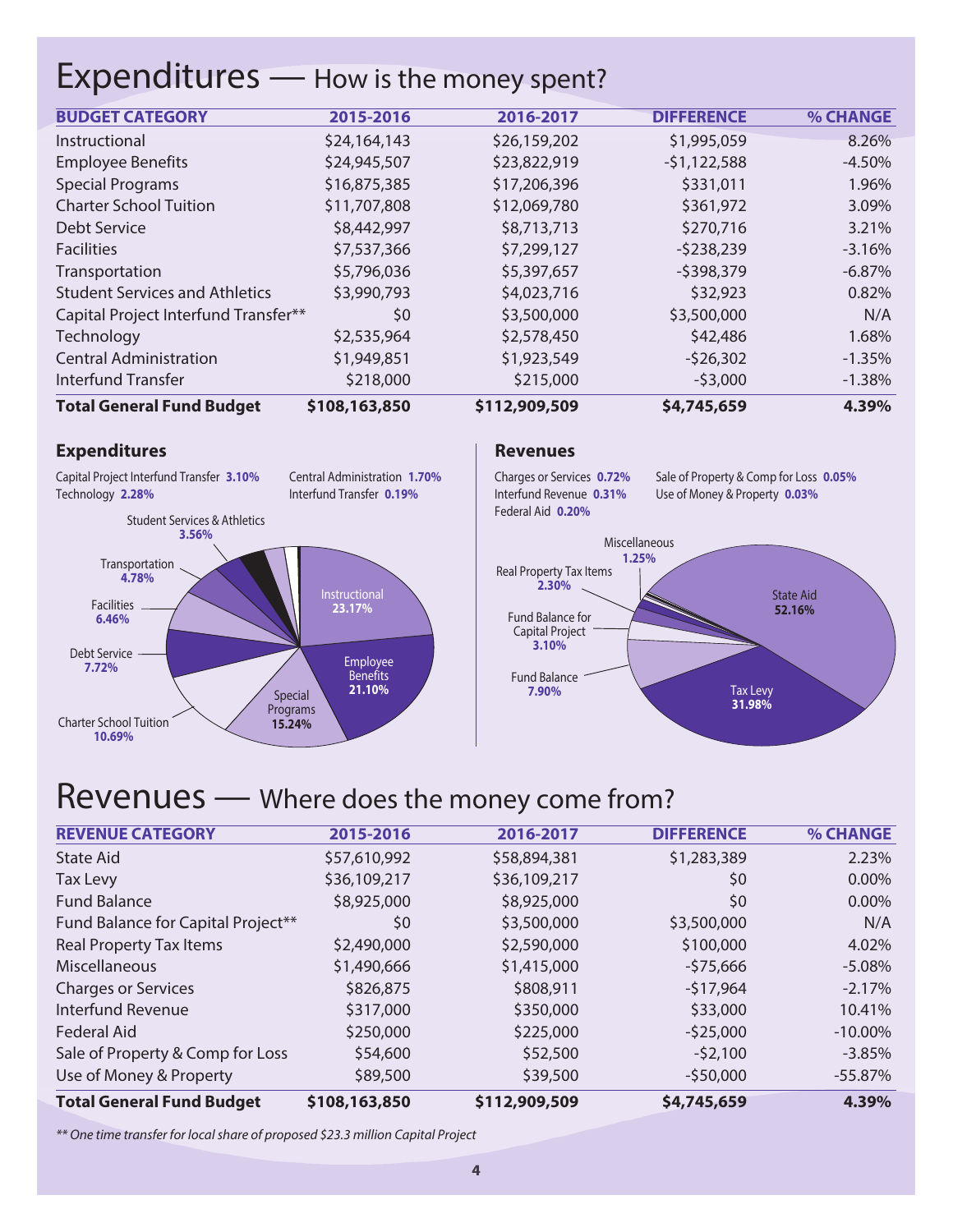## **TROY CITY SCHOOL DISTRICT: SCHOOL BUDGET NOTICE**

| <b>Overall Budget Proposal</b>                                                                                                  | <b>Budget Adopted</b><br>for the 2015-16<br><b>School Year</b> | <b>Budget Proposed</b><br>for the 2016-17<br><b>School Year</b> | Contingency<br><b>Budget for</b><br>the 2016-17<br><b>School Year*</b> |
|---------------------------------------------------------------------------------------------------------------------------------|----------------------------------------------------------------|-----------------------------------------------------------------|------------------------------------------------------------------------|
| <b>Total Budgeted Amount, Not Including Separate Propositions</b>                                                               | \$108,163,850                                                  | \$112,909,509                                                   | \$107,681,178                                                          |
| Increase/Decrease for the 2016-17 School Year                                                                                   |                                                                | \$4,745,659                                                     | (\$482, 672)                                                           |
| Percentage Increase/Decrease in Proposed Budget                                                                                 |                                                                | 4.39 %                                                          | $-0.45%$                                                               |
| <b>Change in the Consumer Price Index</b>                                                                                       |                                                                | 0.12%                                                           |                                                                        |
| A. Proposed Levy to Support the Total Budgeted Amount, Net of<br>Reserve                                                        | \$36,109,217                                                   | \$36,109,217                                                    |                                                                        |
| B. Levy to Support Library Debt, if Applicable                                                                                  |                                                                |                                                                 |                                                                        |
| C. Levy for Non-Excludable Propositions, if Applicable **                                                                       |                                                                |                                                                 |                                                                        |
| D. Total Tax Cap Reserve Amount Used to Reduce Current Year Levy                                                                |                                                                |                                                                 |                                                                        |
| E. Total Proposed School Year Tax Levy $(A + B + C - D)$                                                                        | \$36,109,217                                                   | \$36,109,217                                                    | \$36,109,217                                                           |
| <b>F. Total Permissible Exclusions</b>                                                                                          | \$1,167,768                                                    | \$1,035,555                                                     |                                                                        |
| G. School Tax Levy Limit, Excluding Levy for Permissible Exclusions                                                             | \$35,034,561                                                   | \$35,120,391                                                    |                                                                        |
| H. Total Proposed School Year Tax Levy, Excluding Levy to Support<br>Library Debt and/or Permissible Exclusions (E - B - F + D) | \$34,941,449                                                   | \$35,073,662                                                    |                                                                        |
| I. Difference: G - H (Negative Value Requires 60.0% Voter Approval -<br>See Note Below Regarding Separate Propositions) **      | \$93,112                                                       | \$46,729                                                        |                                                                        |
| <b>Administrative Component</b>                                                                                                 | \$7,706,351                                                    | \$7,975,183                                                     | \$7,761,767                                                            |
| <b>Program Component</b>                                                                                                        | \$85,394,019                                                   | \$86,346,884                                                    | \$85,056,969                                                           |
| <b>Capital Component</b>                                                                                                        | \$15,063,480                                                   | \$18,587,442                                                    | \$14,862,442                                                           |

\* Under a contingency budget the District may not raise the tax levy over the prior year. In addition, the District cannot purchase any equipment, transfer funds to the Capital fund, allow buildings and grounds to be used by the public, or provide salary increases to noncontractual personnel.

| ** List Separate Propositions that are not                                                                                                                                                                  | <b>Description</b> | Amount |
|-------------------------------------------------------------------------------------------------------------------------------------------------------------------------------------------------------------|--------------------|--------|
| included in the Total Budgeted Amount: (Tax Levy<br>associated with educational or transportation<br>services propositions are not eligible for<br>exclusion and may affect voter approval<br>requirements) |                    |        |
|                                                                                                                                                                                                             |                    |        |
|                                                                                                                                                                                                             |                    |        |
|                                                                                                                                                                                                             |                    |        |
|                                                                                                                                                                                                             |                    |        |

| NOTE: Please submit an electronic version (Word or PDF) of this completed form to: | Under the Budget Proposed   |
|------------------------------------------------------------------------------------|-----------------------------|
| emscmgts@nysed.gov                                                                 | for the 2016-17 School Year |
| <b>Estimated Basic STAR Exemption Savings<sup>1</sup></b>                          | \$611                       |

The annual budget vote for the fiscal year 2016-2017 by the qualified voters of the Enlarged City School District or Troy, Rennselaer County, New York, will be held at all elementary schools in said district on Tuesday, May 17, 2016 between the hours of 7:00am and 8:00pm, prevailing time in PS2, PS12, PS14, PS18, and Carroll Hill schools, at which time the polls will be opened to vote by voting ballot or machine.

The basic school tax relief (STAR) exemption is authorized by section 425 of the Real Property Tax Law.

## Today's Students. Tomorrow's Leaders.